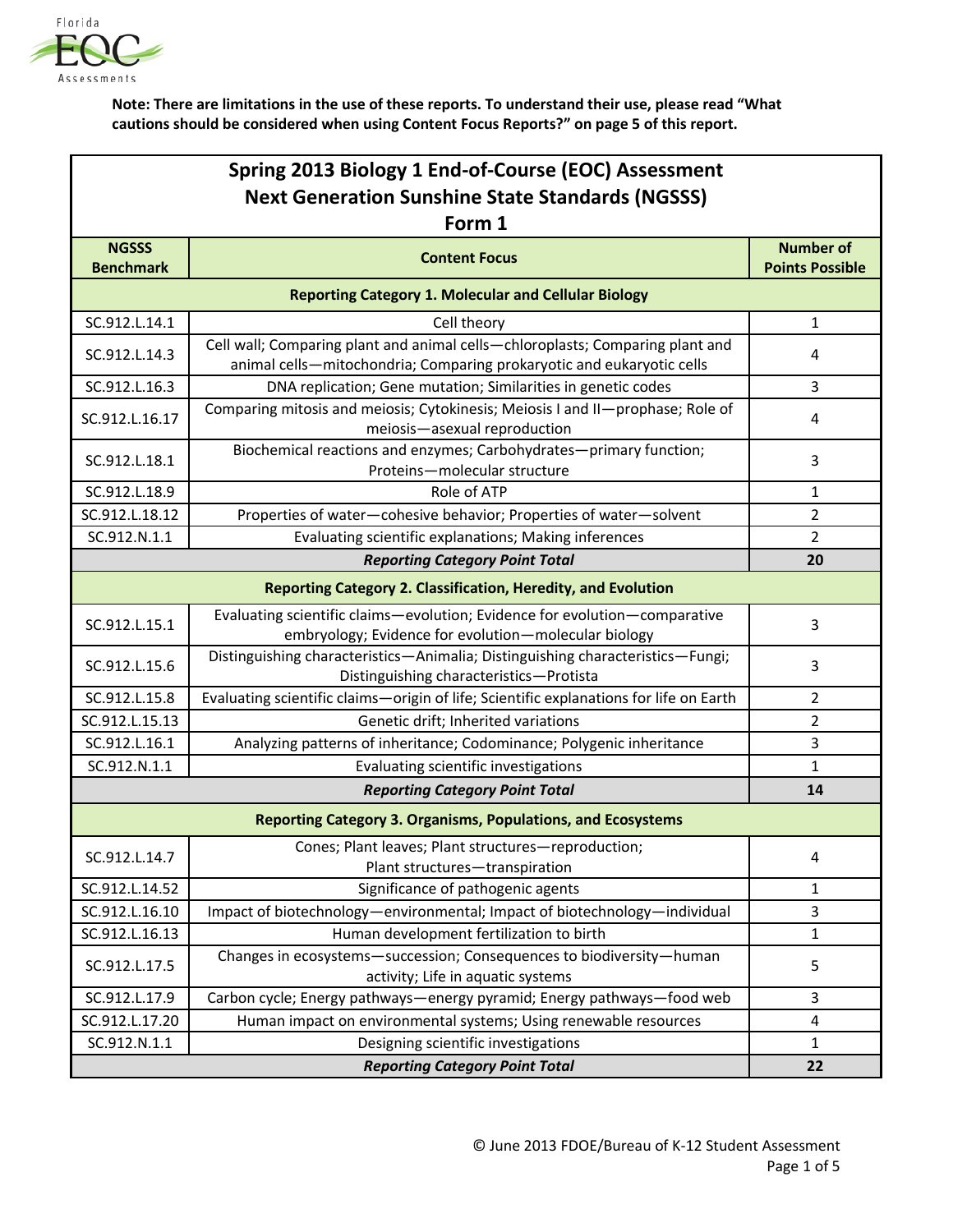

| Spring 2013 Biology 1 End-of-Course (EOC) Assessment<br><b>Next Generation Sunshine State Standards (NGSSS)</b><br>Form 2 |                                                                                                                                                                |                        |  |  |
|---------------------------------------------------------------------------------------------------------------------------|----------------------------------------------------------------------------------------------------------------------------------------------------------------|------------------------|--|--|
| <b>NGSSS</b>                                                                                                              | <b>Content Focus</b>                                                                                                                                           | <b>Number of</b>       |  |  |
| <b>Benchmark</b>                                                                                                          |                                                                                                                                                                | <b>Points Possible</b> |  |  |
| <b>Reporting Category 1. Molecular and Cellular Biology</b>                                                               |                                                                                                                                                                |                        |  |  |
| SC.912.L.14.1                                                                                                             | Cell theory and advances in science                                                                                                                            | $\mathbf{1}$           |  |  |
| SC.912.L.14.3                                                                                                             | Cell membrane; Cell wall; Comparing plant and animal cells-cilia; Comparing<br>plant and animal cells-mitochondria; Comparing prokaryotic and eukaryotic cells | 5                      |  |  |
| SC.912.L.16.3                                                                                                             | DNA replication; Gene mutation                                                                                                                                 | 3                      |  |  |
| SC.912.L.16.17                                                                                                            | Comparing mitosis and meiosis; Meiosis I and II-prophase; Role of mitosis-<br>asexual reproduction; Uncontrolled cell growth                                   | 4                      |  |  |
| SC.912.L.18.1                                                                                                             | Biochemical reactions and enzymes; Carbohydrates-primary function;<br>Proteins-molecular structure                                                             | 3                      |  |  |
| SC.912.L.18.9                                                                                                             | Photosynthesis and cellular respiration relationship                                                                                                           | $\mathbf{1}$           |  |  |
| SC.912.L.18.12                                                                                                            | Properties of water-solvent                                                                                                                                    | $\mathbf{1}$           |  |  |
| SC.912.N.1.1                                                                                                              | Evaluating scientific explanations                                                                                                                             | $\overline{2}$         |  |  |
|                                                                                                                           | <b>Reporting Category Point Total</b>                                                                                                                          | 20                     |  |  |
|                                                                                                                           | <b>Reporting Category 2. Classification, Heredity, and Evolution</b>                                                                                           |                        |  |  |
| SC.912.L.15.1                                                                                                             | Evaluating scientific claims-evolution; Evidence for evolution-comparative<br>embryology; Trends in hominid evolution-skull shape                              | 3                      |  |  |
| SC.912.L.15.6                                                                                                             | Distinguishing characteristics-Animalia; Distinguishing characteristics-Plantae;<br>Understanding classification                                               | 3                      |  |  |
| SC.912.L.15.8                                                                                                             | Scientific explanations for life on Earth                                                                                                                      | 2                      |  |  |
| SC.912.L.15.13                                                                                                            | Genetic drift; Increasing genetic variation                                                                                                                    | 2                      |  |  |
| SC.912.L.16.1                                                                                                             | Analyzing patterns of inheritance; Codominance; Predicting inherited patterns                                                                                  | 3                      |  |  |
| SC.912.N.1.1                                                                                                              | Evaluating scientific investigations                                                                                                                           | $\mathbf{1}$           |  |  |
|                                                                                                                           | <b>Reporting Category Point Total</b>                                                                                                                          | 14                     |  |  |
|                                                                                                                           | <b>Reporting Category 3. Organisms, Populations, and Ecosystems</b>                                                                                            |                        |  |  |
| SC.912.L.14.7                                                                                                             | Plant leaves; Plant structures-reproduction; Plant structures-transpiration;<br>Vascular tissue                                                                | 4                      |  |  |
| SC.912.L.14.52                                                                                                            | Significance of genetic factors                                                                                                                                | $\mathbf{1}$           |  |  |
| SC.912.L.16.10                                                                                                            | Impact of biotechnology-environmental; Impact of biotechnology-individual                                                                                      | 3                      |  |  |
| SC.912.L.16.13                                                                                                            | Human development fertilization to birth                                                                                                                       | $\mathbf{1}$           |  |  |
| SC.912.L.17.5                                                                                                             | Changes in ecosystems-succession; Consequences to biodiversity-human<br>activity; Life in aquatic systems; Limiting factors                                    | $\overline{7}$         |  |  |
| SC.912.L.17.9                                                                                                             | Energy pathways-food web                                                                                                                                       | 1                      |  |  |
| SC.912.L.17.20                                                                                                            | Human impact on environmental systems; Using renewable resources                                                                                               | 4                      |  |  |
| SC.912.N.1.1                                                                                                              | Defending conclusions                                                                                                                                          | $\mathbf{1}$           |  |  |
| <b>Reporting Category Point Total</b>                                                                                     |                                                                                                                                                                |                        |  |  |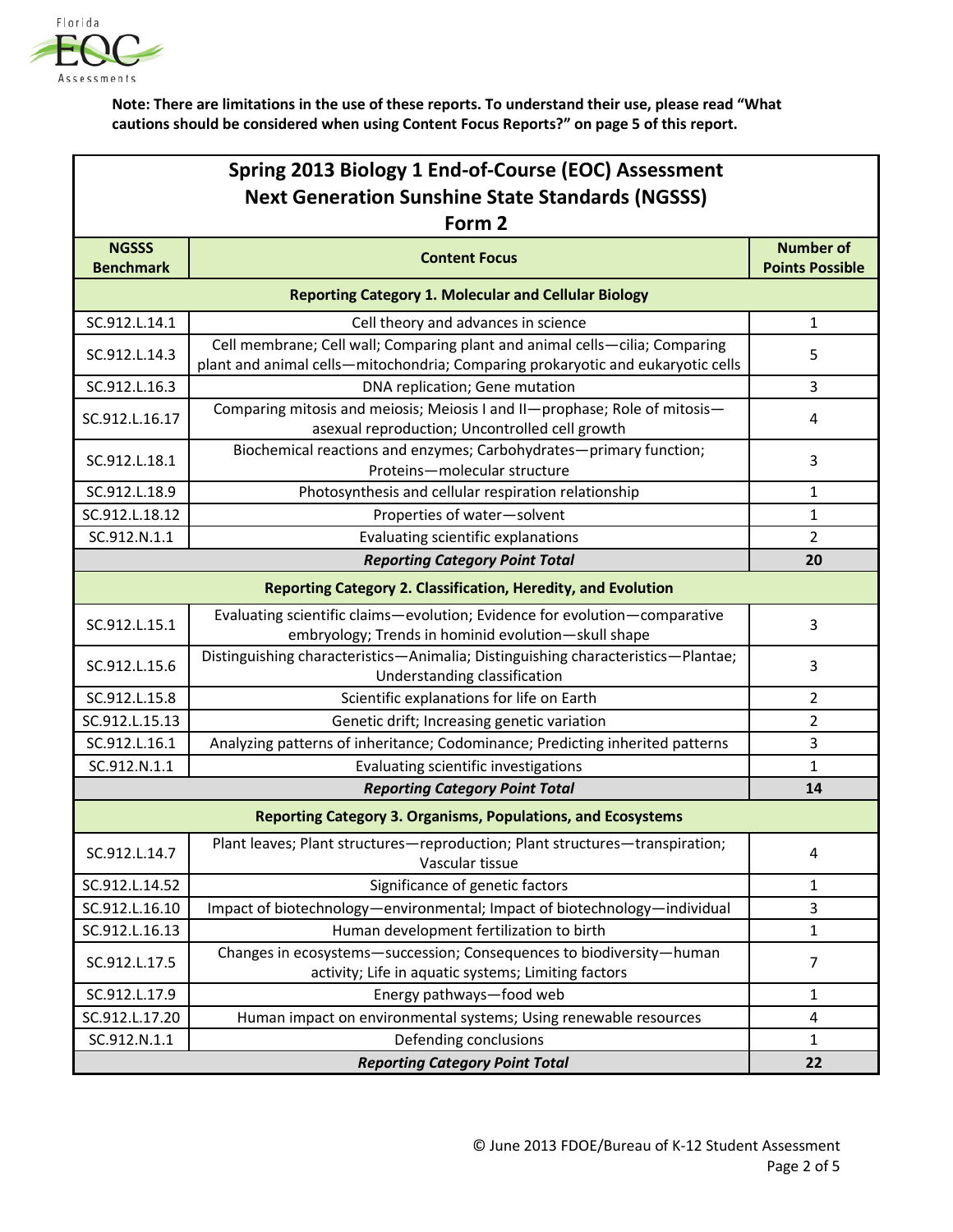

| Spring 2013 Biology 1 End-of-Course (EOC) Assessment    |  |  |  |  |
|---------------------------------------------------------|--|--|--|--|
| <b>Next Generation Sunshine State Standards (NGSSS)</b> |  |  |  |  |
| Form 3                                                  |  |  |  |  |

|                                                                     | FONII 3                                                                                                                                                               |                                            |  |  |
|---------------------------------------------------------------------|-----------------------------------------------------------------------------------------------------------------------------------------------------------------------|--------------------------------------------|--|--|
| <b>NGSSS</b><br><b>Benchmark</b>                                    | <b>Content Focus</b>                                                                                                                                                  | <b>Number of</b><br><b>Points Possible</b> |  |  |
| <b>Reporting Category 1. Molecular and Cellular Biology</b>         |                                                                                                                                                                       |                                            |  |  |
| SC.912.L.14.1                                                       | Cell theory and advances in science                                                                                                                                   | $\mathbf{1}$                               |  |  |
| SC.912.L.14.3                                                       | Cell wall; Comparing plant and animal cells-cell wall; Comparing plant and<br>animal cells-mitochondria; General structures-plant cells                               | 4                                          |  |  |
| SC.912.L.16.3                                                       | DNA replication; Translation                                                                                                                                          | $\overline{2}$                             |  |  |
| SC.912.L.16.17                                                      | Comparing mitosis and meiosis; Meiosis I and II-prophase; Role of meiosis-<br>sexual reproduction; Uncontrolled cell growth                                           | 4                                          |  |  |
| SC.912.L.18.1                                                       | Biochemical reactions and enzymes; Carbohydrates-primary function;<br>Proteins-molecular structure                                                                    | 3                                          |  |  |
| SC.912.L.18.9                                                       | Cellular respiration-aerobic; Role of ATP                                                                                                                             | $\overline{2}$                             |  |  |
| SC.912.L.18.12                                                      | Properties of water-cohesive behavior; Properties of water-solvent                                                                                                    | $\overline{2}$                             |  |  |
| SC.912.N.1.1                                                        | Analyzing data; Evaluating scientific explanations                                                                                                                    | $\overline{2}$                             |  |  |
|                                                                     | <b>Reporting Category Point Total</b>                                                                                                                                 | 20                                         |  |  |
|                                                                     | Reporting Category 2. Classification, Heredity, and Evolution                                                                                                         |                                            |  |  |
| SC.912.L.15.1                                                       | Evaluating scientific claims-evolution; Evidence for evolution-comparative<br>anatomy; Evidence for evolution-comparative embryology                                  | 3                                          |  |  |
| SC.912.L.15.6                                                       | Distinguishing characteristics-Animalia; Distinguishing characteristics-Fungi;<br>Understanding classification                                                        | 3                                          |  |  |
| SC.912.L.15.8                                                       | Conditions required for life; Scientific explanations for life on Earth                                                                                               | $\overline{2}$                             |  |  |
| SC.912.L.15.13                                                      | Genetic drift; Increasing genetic variation                                                                                                                           | $\overline{2}$                             |  |  |
| SC.912.L.16.1                                                       | Analyzing patterns of inheritance; Codominance; Polygenic inheritance                                                                                                 | 3                                          |  |  |
| SC.912.N.1.1                                                        | Evaluating scientific investigations                                                                                                                                  | 1                                          |  |  |
|                                                                     | <b>Reporting Category Point Total</b>                                                                                                                                 | 14                                         |  |  |
| <b>Reporting Category 3. Organisms, Populations, and Ecosystems</b> |                                                                                                                                                                       |                                            |  |  |
| SC.912.L.14.7                                                       | Plant leaves; Plant structures-reproduction; Vascular tissue                                                                                                          | 5                                          |  |  |
| SC.912.L.14.52                                                      | Significance of pathogenic agents                                                                                                                                     | 1                                          |  |  |
| SC.912.L.16.10                                                      | Impact of biotechnology-environmental                                                                                                                                 | 2                                          |  |  |
| SC.912.L.16.13                                                      | Female reproductive organs                                                                                                                                            | 1                                          |  |  |
| SC.912.L.17.5                                                       | Changes in ecosystems-climate change; Changes in ecosystems- succession;<br>Consequences to biodiversity-human activity; Life in aquatic systems;<br>Limiting factors | 6                                          |  |  |
| SC.912.L.17.9                                                       | Energy pathways-food web                                                                                                                                              | $\overline{2}$                             |  |  |
| SC.912.L.17.20                                                      | Human impact on environmental systems; Using renewable resources                                                                                                      | 4                                          |  |  |
| SC.912.N.1.1                                                        | Evaluating scientific investigations                                                                                                                                  | $\mathbf{1}$                               |  |  |
| <b>Reporting Category Point Total</b>                               |                                                                                                                                                                       | 22                                         |  |  |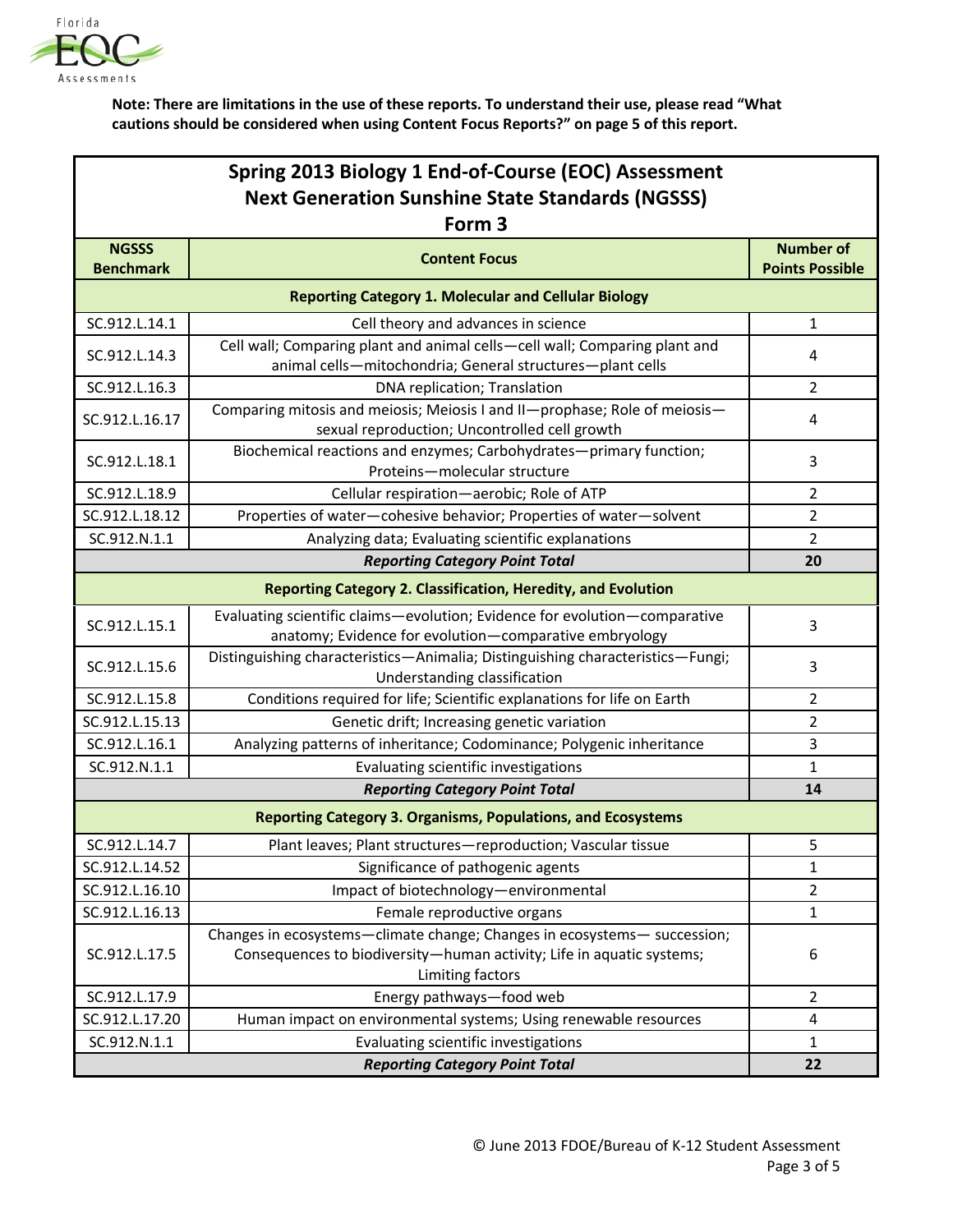

| Spring 2013 Biology 1 End-of-Course (EOC) Assessment<br><b>Next Generation Sunshine State Standards (NGSSS)</b><br>Form 4 |                                                                                                                                                                         |                        |  |  |
|---------------------------------------------------------------------------------------------------------------------------|-------------------------------------------------------------------------------------------------------------------------------------------------------------------------|------------------------|--|--|
| <b>NGSSS</b>                                                                                                              |                                                                                                                                                                         | <b>Number of</b>       |  |  |
| <b>Benchmark</b>                                                                                                          | <b>Content Focus</b>                                                                                                                                                    | <b>Points Possible</b> |  |  |
| <b>Reporting Category 1. Molecular and Cellular Biology</b>                                                               |                                                                                                                                                                         |                        |  |  |
| SC.912.L.14.1                                                                                                             | Evaluating scientific claims-cell theory                                                                                                                                | $\mathbf{1}$           |  |  |
| SC.912.L.14.3                                                                                                             | Cell wall; Comparing plant and animal cells-mitochondria; Comparin prokaryotic<br>and eukaryotic cells                                                                  | 3                      |  |  |
| SC.912.L.16.3                                                                                                             | DNA replication; Gene mutation                                                                                                                                          | 3                      |  |  |
| SC.912.L.16.17                                                                                                            | Comparing mitosis and meiosis; Meiosis I and II-prophase; Mitosis-anaphase                                                                                              | 3                      |  |  |
| SC.912.L.18.1                                                                                                             | Biochemical reactions and enzymes; Carbohydrates-primary<br>function; Proteins-molecular structure                                                                      | 3                      |  |  |
| SC.912.L.18.9                                                                                                             | Photosynthesis-reactants                                                                                                                                                | $\mathbf{1}$           |  |  |
| SC.912.L.18.12                                                                                                            | Properties of water-cohesive behavior; Properties of water-solvent                                                                                                      | 2                      |  |  |
| SC.912.N.1.1                                                                                                              | Defending conclusions; Designing scientific investigations; Evaluating scientific<br>explanations; Making inferences                                                    | 4                      |  |  |
|                                                                                                                           | <b>Reporting Category Point Total</b>                                                                                                                                   | 20                     |  |  |
| <b>Reporting Category 2. Classification, Heredity, and Evolution</b>                                                      |                                                                                                                                                                         |                        |  |  |
| SC.912.L.15.1                                                                                                             | Evaluating scientific claims-evolution; Evidence for evolution-biogeography;<br>Evidence for evolution-comparative embryology; Evidence for evolution-<br>fossil record | 4                      |  |  |
| SC.912.L.15.6                                                                                                             | Distinguishing characteristics-Animalia; Distinguishing characteristics-Eukarya;<br>Understanding classification                                                        | 3                      |  |  |
| SC.912.L.15.8                                                                                                             | Scientific explanations for life on Earth                                                                                                                               | 2                      |  |  |
| SC.912.L.15.13                                                                                                            | Genetic drift                                                                                                                                                           | 1                      |  |  |
| SC.912.L.16.1                                                                                                             | Analyzing patterns of inheritance; Codominance; Sex-linked inheritance                                                                                                  | 3                      |  |  |
| SC.912.N.1.1                                                                                                              | Evaluating scientific investigations                                                                                                                                    | $\mathbf{1}$           |  |  |
|                                                                                                                           | <b>Reporting Category Point Total</b>                                                                                                                                   | 14                     |  |  |
|                                                                                                                           | <b>Reporting Category 3. Organisms, Populations, and Ecosystems</b>                                                                                                     |                        |  |  |
| SC.912.L.14.7                                                                                                             | Dermal tissue; Plant leaves; Plant roots; Plant structures-reproduction                                                                                                 | 4                      |  |  |
| SC.912.L.14.52                                                                                                            | Significance of pathogenic agents                                                                                                                                       | $\mathbf{1}$           |  |  |
| SC.912.L.16.10                                                                                                            | Impact of biotechnology-environmental; Impact of biotechnology-society                                                                                                  | 3                      |  |  |
| SC.912.L.16.13                                                                                                            | Female reproductive organs; Male reproductive organs                                                                                                                    | 2                      |  |  |
| SC.912.L.17.5                                                                                                             | Changes in ecosystems-succession; Consequences to biodiversity-human<br>activity; Consequences to biodiversity-nonnative species; Life in aquatic systems               | 5                      |  |  |
| SC.912.L.17.9                                                                                                             | Energy pathways-food web                                                                                                                                                | 2                      |  |  |
| SC.912.L.17.20                                                                                                            | Human impact on environmental systems; Using renewable resources                                                                                                        | $\overline{4}$         |  |  |
| SC.912.N.1.1                                                                                                              | Evaluating scientific investigations                                                                                                                                    | 1                      |  |  |
| <b>Reporting Category Point Total</b>                                                                                     |                                                                                                                                                                         | 22                     |  |  |